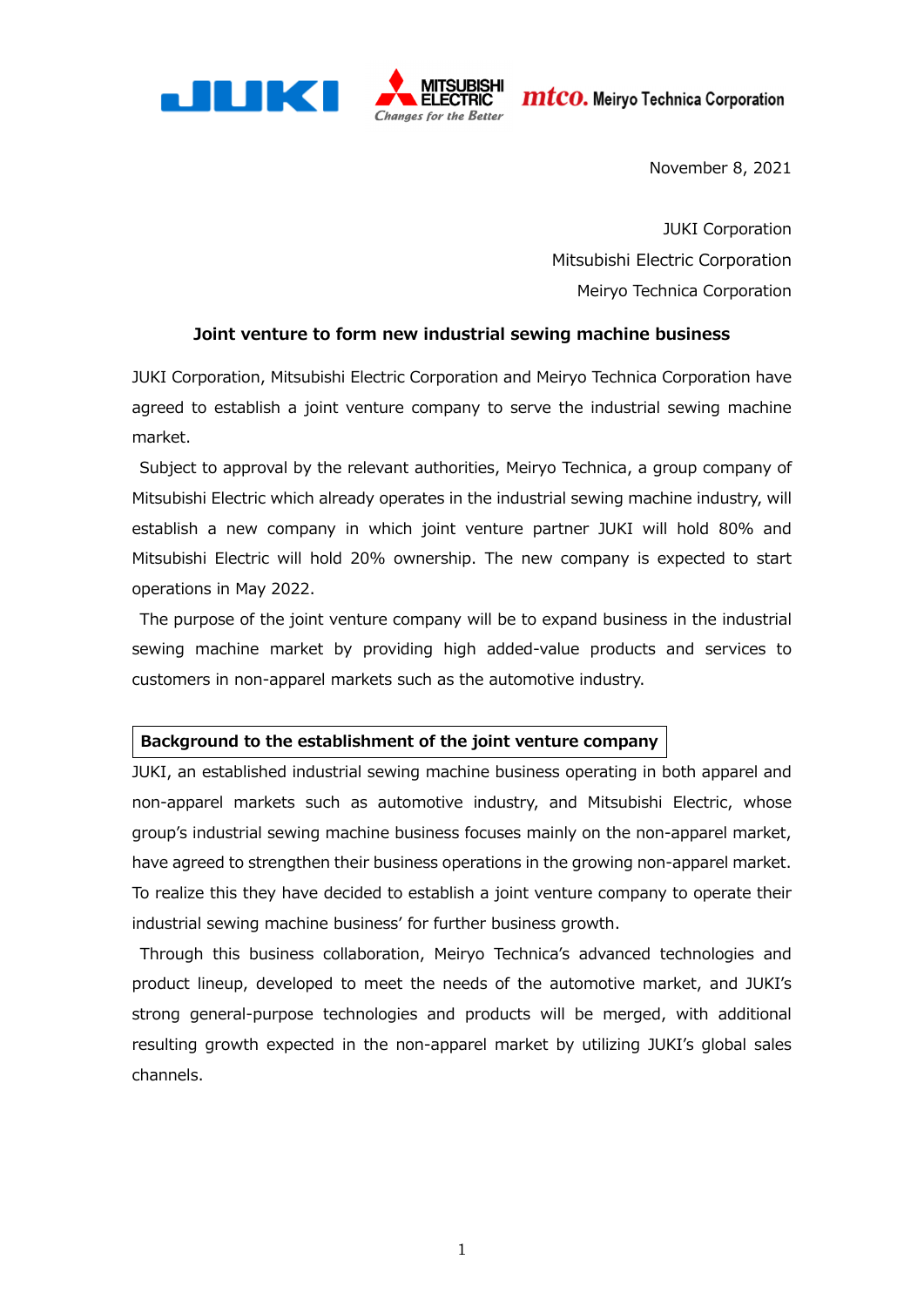## **Overview of the joint venture company**

| Company name       | <b>JUKI TechnoSolutions Corporation</b>                          |
|--------------------|------------------------------------------------------------------|
| Location           | 2-11-1 Tsurumaki, Tama-shi, Tokyo                                |
| To be established  | April, 2022 (plan)                                               |
| Start of operation | May, 2022 (plan)                                                 |
| <b>Business</b>    | Development, design, sales and after-sales service of industrial |
|                    | sewing machines etc.                                             |

## **Overview of JUKI Corporation**

| Location        | 2-11-1 Tsurumaki, Tama-shi, Tokyo                               |
|-----------------|-----------------------------------------------------------------|
| Established     | December 15, 1938                                               |
| <b>Business</b> | Industrial sewing machine business, household sewing machine    |
|                 | business, industrial equipment business, contract manufacturing |
|                 | business, and the after-sales services etc.                     |

## **Overview of Mitsubishi Electric Corporation**

| Location        | 2-7-3, Marunouchi, Chiyoda-ku, Tokyo                               |
|-----------------|--------------------------------------------------------------------|
| Established     | January 15, 1921                                                   |
| <b>Business</b> | Manufacture and sales of electric and electronic equipment used in |
|                 | Energy and Electric Systems, Industrial Automation (PLC, servo,    |
|                 | CNC, HMI, inverter, industrial robot, three-phase motor, magnetic  |
|                 | transformer, software etc.), Information<br>contactor,<br>and      |
|                 | Communication Systems, Electric Devices, and Home Appliances       |

# **Overview of Meiryo Technica Corporation**

| Location        | 5-1-14, Yada-minami, Higashi-ku, Nagoya-shi, Aichi                   |
|-----------------|----------------------------------------------------------------------|
| Established     | November 1, 1980                                                     |
| <b>Business</b> | Production and after-sales service of various factory-automation and |
|                 | mechatronics components.                                             |
|                 | Design, production, domestic sales and after-sales service business  |
|                 | of industrial sewing machines.                                       |